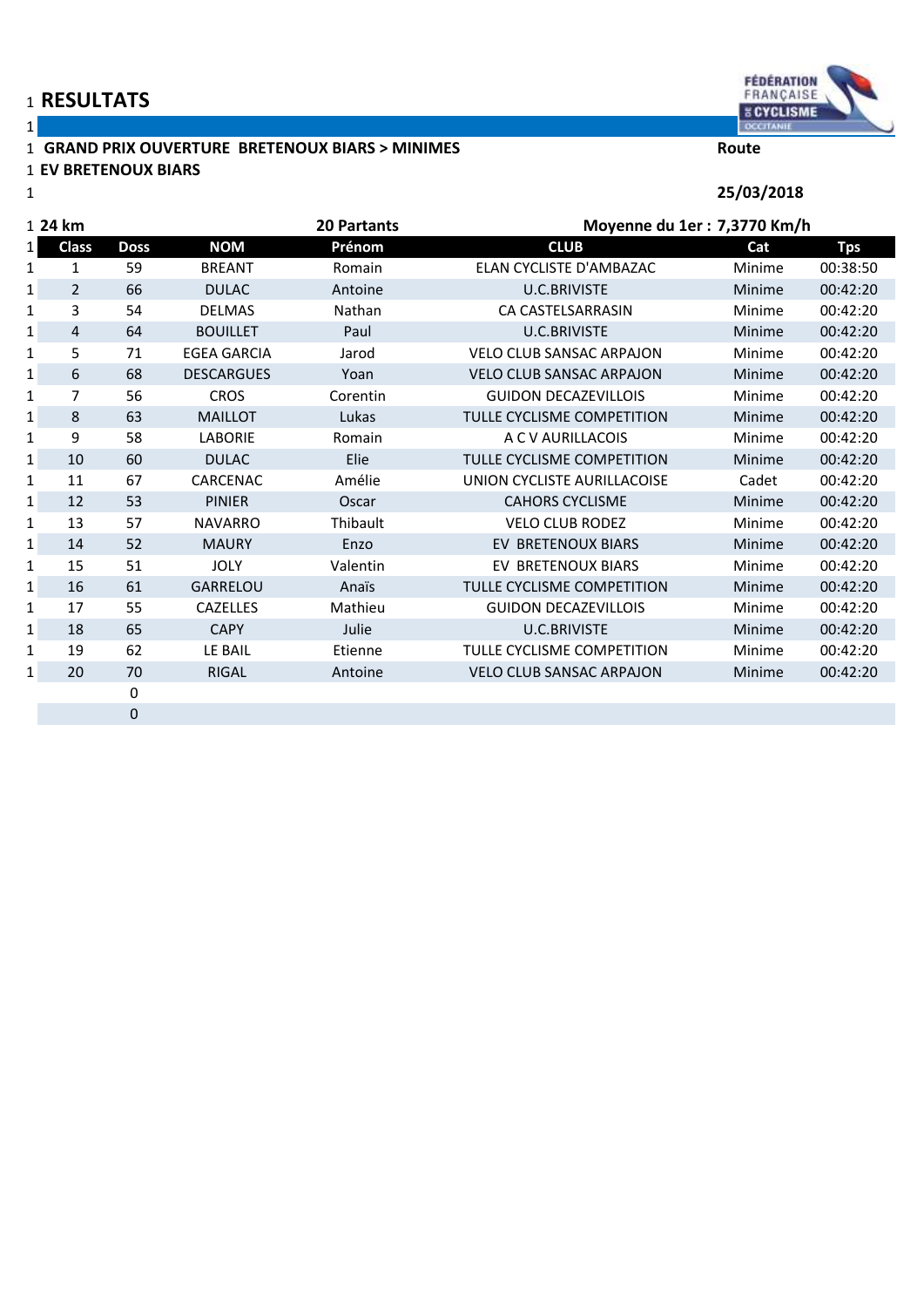# **RESULTATS**

### **GRAND PRIX OUVERTURE BRETENOUX/BIARS - CADETS Route EV BRETENOUX BIARS**

| 1           |                |                  |                   |                    |                                     | 25/03/2018   |            |
|-------------|----------------|------------------|-------------------|--------------------|-------------------------------------|--------------|------------|
|             | 1 <b>54 km</b> |                  |                   | <b>28 Partants</b> | Moyenne du 1er : 16,598 Km/h        |              |            |
| 1 I         | <b>Class</b>   | <b>Doss</b>      | <b>NOM</b>        | Prénom             | <b>CLUB</b>                         | Cat          | <b>Tps</b> |
| 1           | $\mathbf{1}$   | 18               | <b>RIBEIRO</b>    | Tom                | E. C. CLERMONT-FERRAND              | Cadet        | 01:22:39   |
| 1           | $\overline{2}$ | 17               | <b>BARTOLI</b>    | Adin               | E. C. CLERMONT-FERRAND              | Cadet        | 01:22:39   |
| 1           | 3              | 20               | <b>DURAZ</b>      | Gaëtan             | <b>SUD-OUEST CYCLISME FORMATION</b> | Cadet        | 01:25:21   |
| $\mathbf 1$ | $\overline{4}$ | $\overline{7}$   | SOURZAC           | Pierre             | <b>AS VILLEMUR</b>                  | Cadet        | 01:25:21   |
| 1           | 5              | 5                | LEGRAND           | Théo               | <b>CAHORS CYCLISME</b>              | Cadet        | 01:25:21   |
| 1           | 6              | 4                | <b>LABARRIERE</b> | Théo               | <b>CAHORS CYCLISME</b>              | Cadet        | 01:25:21   |
| 1           | $\overline{7}$ | 21               | <b>REYNES</b>     | Enzo               | TULLE CYCLISME COMPETITION          | Cadet        | 01:25:21   |
| 1           | 8              | 8                | <b>COLONGES</b>   | Lucas              | <b>GUIDON DECAZEVILLOIS</b>         | Cadet        | 01:25:21   |
| 1           | 9              | 24               | LAMPRE            | Hugo               | <b>VELO CLUB SANSAC ARPAJON</b>     | Cadet        | 01:25:21   |
| 1           | 10             | 27               | <b>LAFEUILLE</b>  | Jordan             | ETOILE CYCLISTE AMBAZAC             | <b>CADET</b> | 01:25:21   |
| 1           | 11             | 9                | <b>COLONGES</b>   | Mateo              | <b>GUIDON DECAZEVILLOIS</b>         | Cadet        | 01:25:21   |
| 1           | 12             | 16               | <b>LIGNAT</b>     | Lucas              | A C V AURILLACOIS                   | Cadet        | 01:25:21   |
| 1           | 13             | 15               | <b>JOB</b>        | Alex               | A C V AURILLACOIS                   | Cadet        | 01:25:21   |
| $\mathbf 1$ | 14             | 14               | <b>BARRIERE</b>   | Adrien             | A C V AURILLACOIS                   | Cadet        | 01:25:21   |
| 1           | 15             | $\overline{2}$   | <b>COMTE</b>      | Julien             | EV BRETENOUX BIARS                  | Cadet        | 01:25:21   |
| 1           | 16             | 12               | SERCOMANENS       | Clément            | <b>GUIDON DECAZEVILLOIS</b>         | Cadet        | 01:25:21   |
| 1           | 17             | 28               | <b>FLORENTY</b>   | Nicolas            | <b>CAHORS CYCLISME</b>              | <b>CADET</b> | 01:25:21   |
| 1           | 18             | 25               | <b>LIAUBET</b>    | Clément            | <b>VELO CLUB SANSAC ARPAJON</b>     | Cadet        | 01:25:21   |
| 1           | 19             | 22               | COYCO             | Riowen             | <b>U.C.BRIVISTE</b>                 | Cadet        | 01:25:21   |
| 1           | 20             | 26               | <b>BERNARD</b>    | Hugo               | <b>AS VILLEMUR</b>                  | <b>CADET</b> | 01:25:21   |
| 1           | 21             | $\mathbf{1}$     | <b>BENNET</b>     | Clément            | EV BRETENOUX BIARS                  | Cadet        | 01:25:21   |
| 1           | 22             | 11               | <b>MARTINEZ</b>   | Mattéo             | <b>GUIDON DECAZEVILLOIS</b>         | Cadet        | 01:25:21   |
| 1           | 23             | 6                | PRADEL            | Alexande           | <b>CAHORS CYCLISME</b>              | Cadet        | 01:25:21   |
| $\mathbf 1$ | 24             | 3                | <b>DEVEZ</b>      | Johan              | EV BRETENOUX BIARS                  | Cadet        | 01:25:21   |
| 1           | 25             | 23               | <b>DAUZET</b>     | Armand             | <b>VELO CLUB SANSAC ARPAJON</b>     | Cadet        | 01:25:21   |
| 1           | 26             | 13               | <b>ARTIS</b>      | Dorian             | A C V AURILLACOIS                   | Cadet        | 01:25:21   |
|             |                | $\boldsymbol{0}$ |                   |                    |                                     |              |            |
|             |                | $\boldsymbol{0}$ |                   |                    |                                     |              |            |

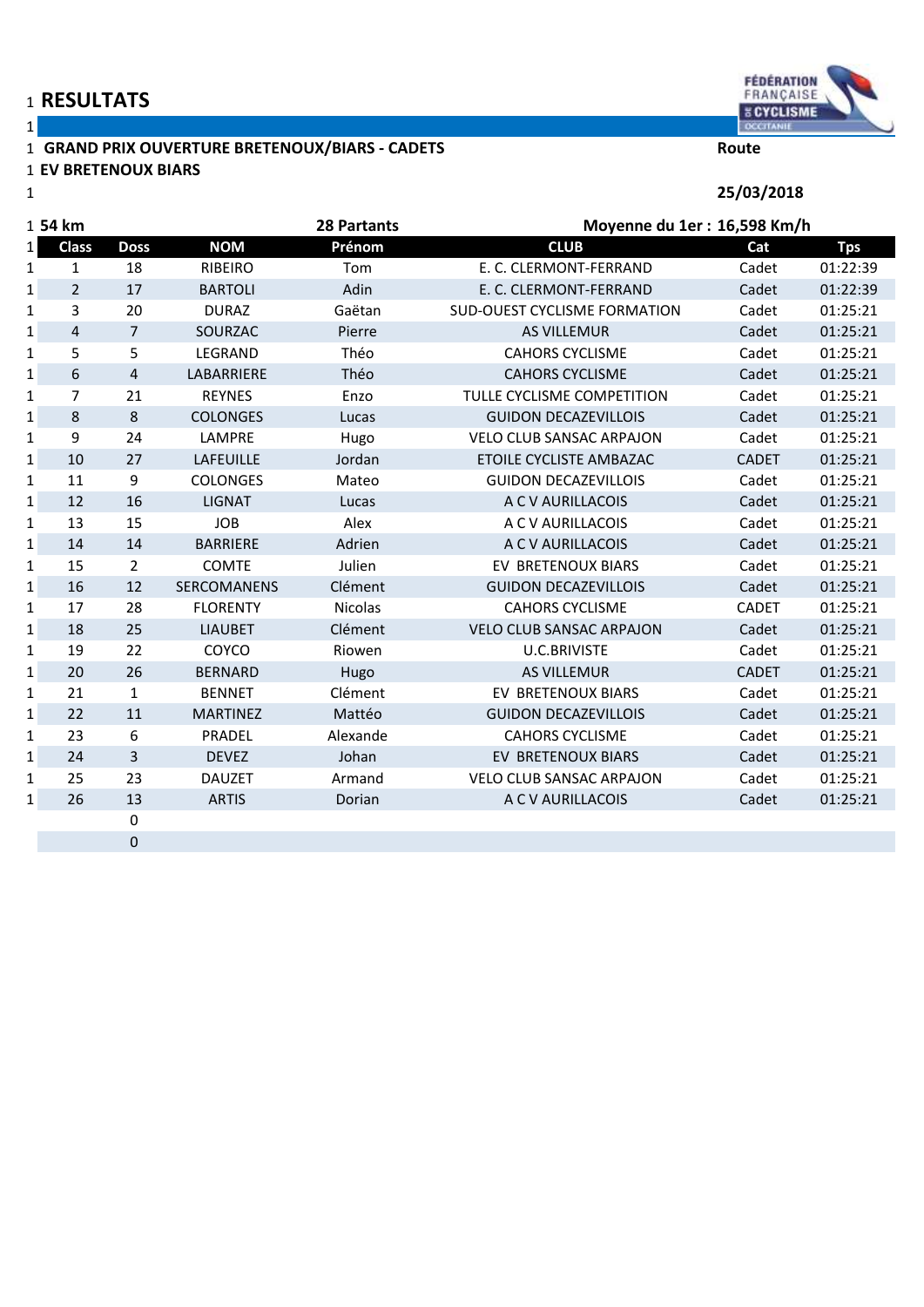### **GD PRIX OUVERTURE BRETENOUX/BIARS > 2ème/3ème CAT / PC OPEN / JUNIORS Route EV BRETENOUX BIARS**



**25/03/2018**

| 1 90 km      |                |                |                      | <b>126 Partants</b> |                                         | Moyenne du 1er : 27,663 Km/h |            |  |
|--------------|----------------|----------------|----------------------|---------------------|-----------------------------------------|------------------------------|------------|--|
| 1            | <b>Class</b>   | <b>Doss</b>    | <b>NOM</b>           | Prénom              | <b>CLUB</b>                             | Cat                          | <b>Tps</b> |  |
| $\mathbf{1}$ | $\mathbf{1}$   | 70             | <b>CLUZAN PRINCE</b> | Morgan              | <b>CC PERIGUEUX DORDOGNE</b>            | 2ème                         | 02:02:45   |  |
| 1            | $\overline{2}$ | 99             | <b>BROSSEL</b>       | Bérenger            | <b>USP ISSOIRIENNE</b>                  | 2ème                         | 02:02:45   |  |
| 1            | 3              | 10             | <b>SZEWE</b>         | Patrick             | ALBI VELO SPORT                         | 2ème                         | 02:02:45   |  |
| 1            | 4              | 24             | MALBREIL             | Romain              | CA CASTELSARRASIN                       | 2ème                         | 02:02:45   |  |
| $\mathbf{1}$ | 5              | 45             | ZARLENGA             | Jérémy              | <b>VELO CLUB RODEZ</b>                  | 2ème                         | 02:02:45   |  |
| $\mathbf{1}$ | 6              | 62             | <b>LEVEQUE</b>       | Laurent             | ANGOULEME VELO CLUB                     | 2ème                         | 02:02:45   |  |
| 1            | $\overline{7}$ | 119            | <b>TROUPEL</b>       | Romain              | <b>VELO CLUB MAURSOIS</b>               | 3ème                         | 02:02:45   |  |
| $\mathbf{1}$ | 8              | 101            | <b>CHABERT</b>       | Sébastien           | <b>USP ISSOIRIENNE</b>                  | 2ème                         | 02:02:45   |  |
| $\mathbf{1}$ | 9              | 48             | <b>BONETTO</b>       | Damien              | A C V AURILLACOIS                       | Junior                       | 02:02:45   |  |
| $\mathbf 1$  | 10             | 103            | LARIVE               | Alexandre           | <b>USP ISSOIRIENNE</b>                  | 2ème                         | 02:02:45   |  |
| 1            | 11             | 69             | <b>SALLES</b>        | Corentin            | <b>CC MARMANDAIS</b>                    | 2ème                         | 02:02:45   |  |
| $\mathbf{1}$ | 12             | 41             | <b>FLUMIAN</b>       | Vincent             | <b>VELO CLUB RODEZ</b>                  | 2ème                         | 02:02:45   |  |
| 1            | 13             | 93             | <b>ROY</b>           | Loic                | <b>U.C.BRIVISTE</b>                     | Junior                       | 02:02:45   |  |
| $\mathbf 1$  | 14             | 75             | <b>MARIEN</b>        | Clément             | <b>SUD-OUEST CYCLISME FORMATION</b>     | 2ème                         | 02:02:45   |  |
| 1            | 15             | 15             | <b>ALMANSA</b>       | Clément             | CA CASTELSARRASIN                       | Junior                       | 02:02:45   |  |
| $\mathbf 1$  | 16             | 100            | <b>CESAR</b>         | <b>Bastien</b>      | <b>USP ISSOIRIENNE</b>                  | 2ème                         | 02:02:45   |  |
| 1            | 17             | 107            | <b>VERNET</b>        | François            | <b>USP ISSOIRIENNE</b>                  | 2ème                         | 02:02:45   |  |
| 1            | 18             | 14             | VANDEWALLE           | Hugo                | <b>AS VILLEMUR</b>                      | Junior                       | 02:02:45   |  |
| 1            | 19             | 18             | CABANEL              | Vincent             | CA CASTELSARRASIN                       | 2ème                         | 02:02:45   |  |
| 1            | 20             | 125            | COQUIL               | Aurélien            | CA CASTELSARRASIN                       | $3^{\circ}$                  | 02:02:45   |  |
| 1            | 21             | 88             | <b>BLADOU</b>        | Clément             | <b>U.C.BRIVISTE</b>                     | 2ème                         | 02:02:45   |  |
| $\mathbf{1}$ | 22             | 20             | <b>CLOT</b>          | Patrick             | CA CASTELSARRASIN                       | 2ème                         | 02:02:45   |  |
| $\mathbf{1}$ | 23             | 16             | <b>ALMANSA</b>       | Julien              | CA CASTELSARRASIN                       | s'Cyclisme Or                | 02:02:45   |  |
| $\mathbf 1$  | 24             | 112            | <b>PERRIER</b>       | Mickaël             | V C PAYS DE SAINT-FLOUR                 | 2ème                         | 02:02:45   |  |
| 1            | 25             | 13             | LE BRIS              | Werner              | <b>AS VILLEMUR</b>                      | 3ème                         | 02:02:45   |  |
| 1            | 26             | 11             | <b>GARACH</b>        | Mathieu             | <b>AS VILLEMUR</b>                      | 3ème                         | 02:02:45   |  |
| 1            | 27             | 3              | <b>DAVID</b>         | Sébastien           | EV BRETENOUX BIARS                      | 3ème                         | 02:02:45   |  |
| $\mathbf{1}$ | 28             | 96             | <b>BRONCA</b>        | Guillaume           | NION VELOCIPEDIQUE DE LIMOGES - TEAM US | 3ème                         | 02:02:45   |  |
| 1            | 29             | 53             | CONDAMINE            | Géraud              | A C V AURILLACOIS                       | s'Cyclisme Op                | 02:02:45   |  |
| $\mathbf{1}$ | 30             | 37             | <b>MOUYSSET</b>      | Anthony             | TEAM 12                                 | 3ème                         | 02:02:45   |  |
| 1            | 31             | 72             | LE DREN              | Tom                 | E. C. CLERMONT-FERRAND                  | 3ème                         | 02:02:45   |  |
| 1            | 32             | $\overline{2}$ | <b>BERTHY</b>        | Mathieu             | EV BRETENOUX BIARS                      | 3ème                         | 02:02:45   |  |
| $\mathbf{1}$ | 33             | 113            | <b>BRESSOLIS</b>     | Laurent             | <b>VELO CLUB MAURSOIS</b>               | 2ème                         | 02:02:45   |  |
| 1            | 34             | 59             | <b>TOURDE</b>        | Victor              | A C V AURILLACOIS                       | 2ème                         | 02:02:45   |  |
| $\mathbf{1}$ | 35             | 109            | LACOSTE              | Jérémie             | V C PAYS DE SAINT-FLOUR                 | 2ème                         | 02:02:45   |  |
| 1            | 36             | 104            | <b>LORCERIE</b>      | Romain              | <b>USP ISSOIRIENNE</b>                  | 2ème                         | 02:02:45   |  |
| 1            | 37             | 68             | <b>BOULESTEIX</b>    | Ludwig              | <b>CC MARMANDAIS</b>                    | 3ème                         | 02:02:45   |  |
| $\mathbf 1$  | 38             | 73             | RAYNAUD              | Baptiste            | E. C. CLERMONT-FERRAND                  | 2ème                         | 02:02:45   |  |
| 1            | 39             | 30             | <b>BARROSO</b>       | Jean Paul           | <b>GUIDON DECAZEVILLOIS</b>             | s'Cyclisme Op                | 02:02:45   |  |
| 1            | 40             | 71             | DELAVAUD             | Thimothée           | E. C. CLERMONT-FERRAND                  | 2ème                         | 02:02:45   |  |
| $\mathbf{1}$ | 41             | 82             | MAINVILLE            | Pierre              | TULLE CYCLISME COMPETITION              | 3ème                         | 02:02:45   |  |
| $\mathbf 1$  | 42             | 124            | <b>ARTAUD</b>        | Tom                 | <b>VELO CLUB RIOMOIS</b>                | $3^{\circ}$                  | 02:02:45   |  |
| 1            | 43             | 54             | LABORIE              | Antoine             | A C V AURILLACOIS                       | Junior                       | 02:02:45   |  |
| 1            | 44             | 61             | <b>DELCROS</b>       | Clément             | A.V.C.AIX EN PROVENCE                   | 2ème                         | 02:02:45   |  |
| 1            | 45             | 47             | <b>BEYSSAC</b>       | Florentin           | A C V AURILLACOIS                       | s'Cyclisme Or                | 02:02:45   |  |
| $\mathbf 1$  | 46             | 111            | <b>MONIER</b>        | Guillaume           | V C PAYS DE SAINT-FLOUR                 | 3ème                         | 02:02:45   |  |
| 1            | 47             | 19             | <b>CLOT</b>          | Esteban             | CA CASTELSARRASIN                       | Junior                       | 02:02:45   |  |